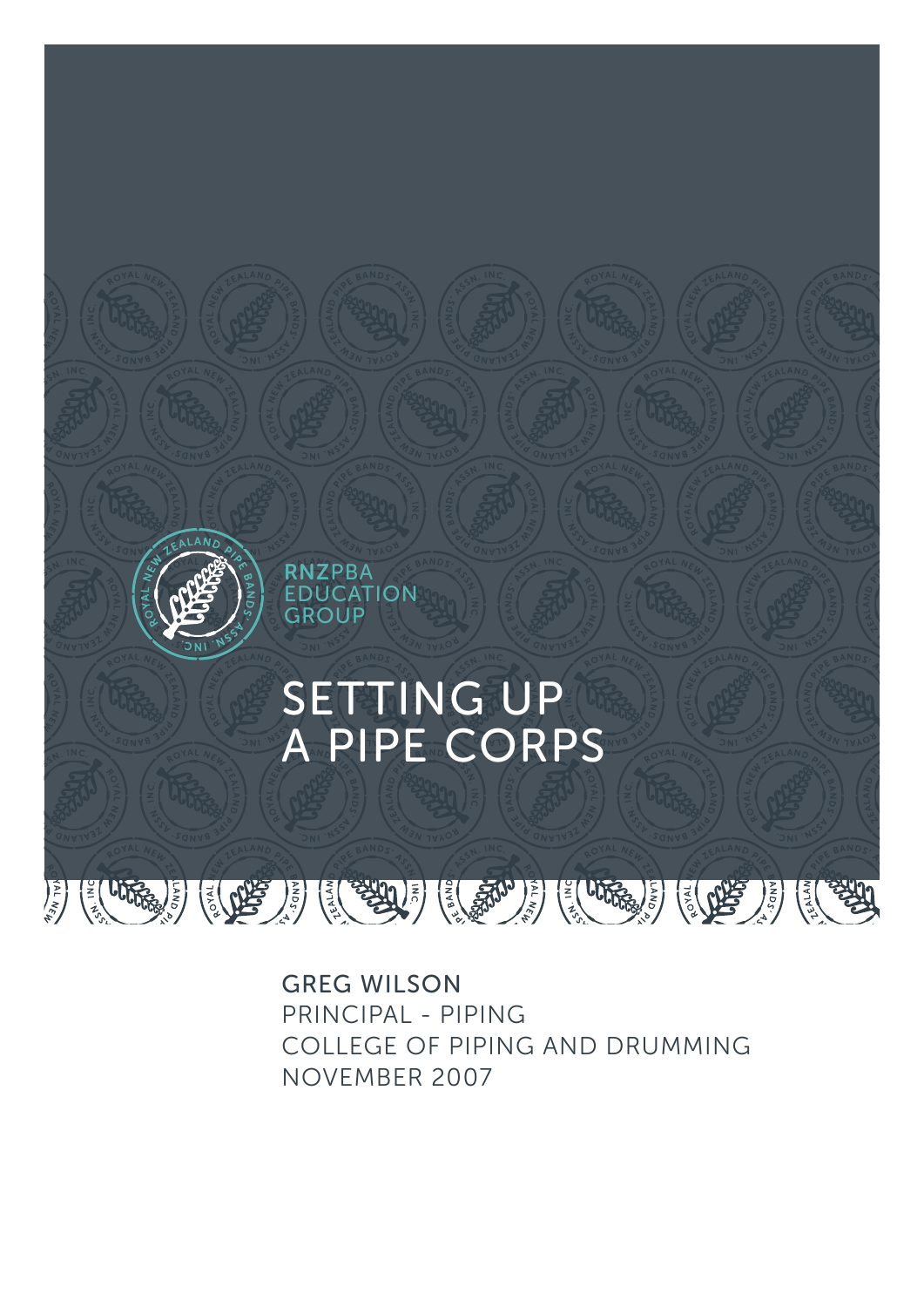# **2007 Tuition Series**

**Presented by Greg Wilson - Principal of the College of Piping** 

## **Setting up the Pipe Corps**

## **Introduction**

Example 1 a fair bit of the specifics of reed manipulation, maintenance, tune selection and the like in previous tutorials. The main area requiring attention now is how to put all of these individual parts of reed manipulation, maintenance, tune selection and the like in previous tutorials. The main area requiring together to achieve a first rate Pipe Corps sound. There are many different opinions on how to do this and, as always, what I am detailing here is just my view on things. If what you do produces the desired result, then you are not wrong. However, there will always be others that do some things better than us, and we should all be prepared to learn and strive for a higher standard, a more efficient and effective way of doing things; in short, we should never stop learning.

This tutorial will cover a methodology for achieving a good pipe corps sound. It is not a fail safe formula! Whilst the methodology might be logical, it will rely on individuals being able to play their part in the process, and for the Pipe Major to understand what he/she is trying to achieve.

## **The Pre-requisites**

There are a number of elements that we need to get right before we go about putting the pipe corps sound together;

- 1. *Chanters.* First and foremost, we need to have decent hardware (chanters). If you are playing in a band that has not invested in new chanters for 20+ years, then it is highly likely that the chanters will not be up to the mark when it comes to achieving the desired pitch, volume and intonation. They may also have had some significant carving of the holes making them that much harder to finger. There are plenty of makes of chanter on the market that are very good and relatively affordable. In the long term development plan for the band, there should be an element that covers replacing pipe chanters every 10 years or so. We need to plan with an eye to the future as well as for the here and now.
- 2. *Chanter Reeds.* Again, we are blessed these days with a far greater number of reed makers than yesteryear and the quality of the reeds available is also far superior than in previous times. The days of ordering 4 dozen reeds only to find that 12-18 of them will be anywhere near good enough to use are

long gone. Notwithstanding this, we still need to remember that some manipulation of the reeds we get will be required – we have not yet got to the stage where you can buy a dozen reeds off the shelf that will instantly suit each member of your pipe corps! We need to ensure we have a ready supply of good quality pipe chanter reeds, enough so that we are never caught short – there is usually a minimum of a 2-4 week waiting time to get reeds from anywhere, especially at times of the year when they are in high demand.

- 3. *Drone Reeds.* There is more flexibility with drone reeds as different makes of pipes will suit varying makes of drone reeds. The minimum standard we should be looking for is:
	- a. Steadiness,
	- b. Reliability,
	- c. Quality of sound, and
	- d. Volume.

All of these elements have a part to play, and no one solution which works for one band will necessarily work for another given the different range of makes of instruments. We need to have a steady and reliable drone sound. It is no good to have a very high quality sound that may or tends to go out of tune too readily and that is not reliable with starts and stops. Ideally, we will have all four elements present in our drone sound – that is what we should be striving for. Too often, NZ bands settle for a steady and reliable drone sound and ignore the other two factors. It is not good enough at any grade level, particularly in these days of synthetic bags and synthetic reeds. Again, some financial investment is required to get the right reeds for your band, and again, this should be planned for. It is not necessarily an expensive exercise when you consider the life that you will get out of the reeds (at least 2 years).

We will deal in more depth with the drone sound later in this tutorial.



## *RNZPBA Tutorial Series*

*Copyright Royal New Zealand Pipe Bands' Association - 2007*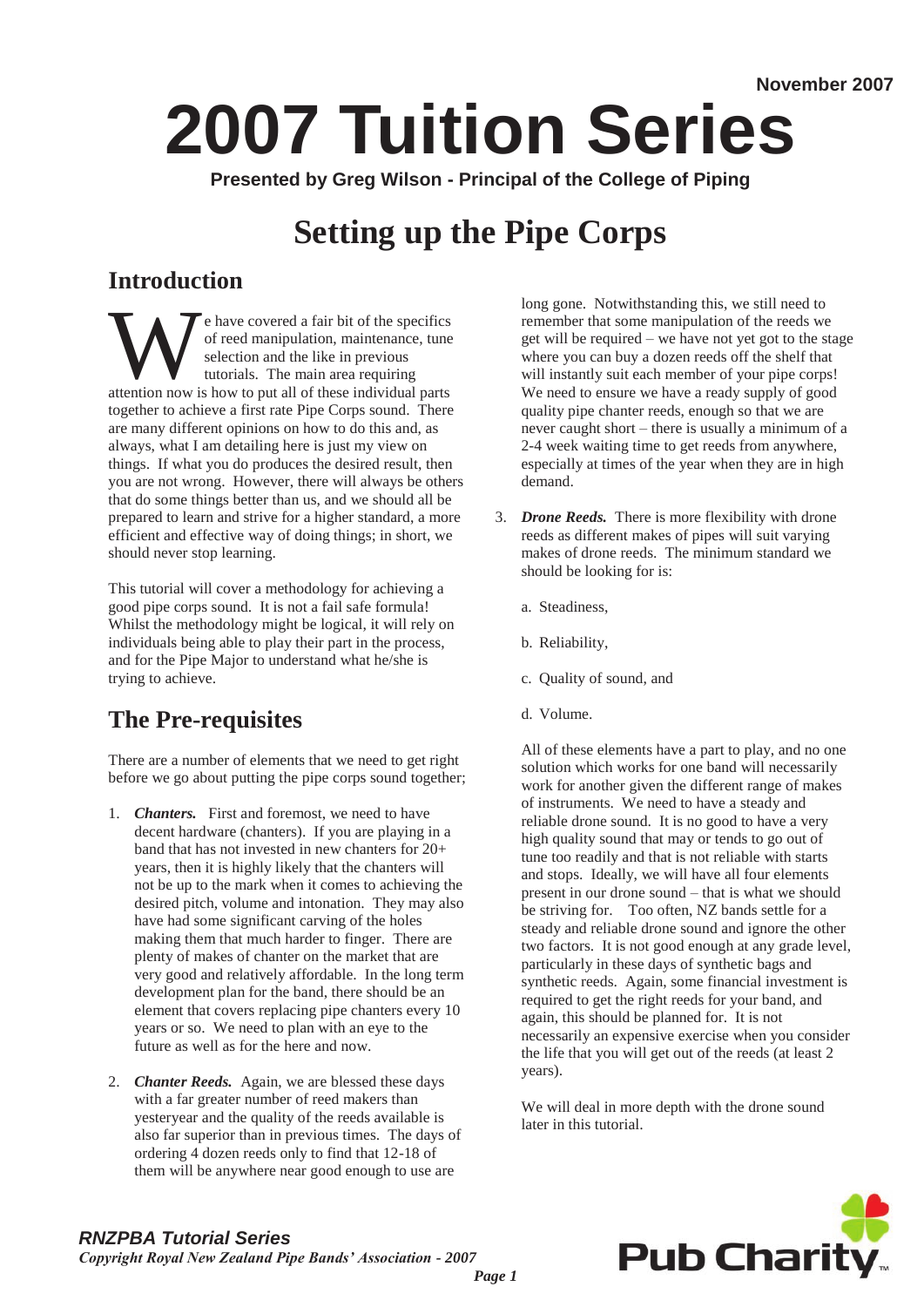- 4. *Bags.* The whole pipe corps should be equipped with the same bag and moisture control system. To do anything different is folly. The pipe major or person setting up the pipe corps must know what the pipes are going to do in different weather conditions with the set up the band has – anyone with a different bag/moisture control set up is likely to have their pipes react differently or at least at a different rate to changes in the weather. This makes the job of getting and maintaining a good pipe corps sound that much more difficult.
- 5. *General Maintenance.* The pipes within the corps should all be maintained to a high standard – hemping should be first rate to ensure the drones tune easily with one hand but are not loose, and are air tight, drones are not too far apart or too close together, bag covers are not too large or small for the bag, moisture control systems are operating correctly, tape on the chanter is in good shape and not prone to slipping, and the list could go on. See Tutorial 9 for a more complete diatribe! Maintenance is vital. It will make the pipe major's job of setting up the pipe corps so much easier – it may even approach being a pleasurable task! Maintenance is the responsibility of each individual piper – to have a poorly maintained bagpipe and expect to play in the band is akin to a surgeon with blunt and unsterilised surgical instruments expecting to be allowed to operate. It just isn't done!

## **Chanter Tuning Techniques**

We should be selecting reeds specifically to suit each piper in the band, and we should also have a back-up reed for each piper in the band. This will entail the pipe major getting to know the capability of each individual piper in the band very well in order to select and manipulate a reed to suit.

*Pipers: you need to be fully cognisant of the fact that you will be blowing a reed that is a little firmer than you would ideally like to play. There is no room for negotiation on this. Full stop.*

I am not advocating playing a gut busting, hernia inducing strength of reed – far from it. If you have a reed that is a little harder than you ideally like to play, you are far less likely to commit any of the following crimes – and they are crimes!:

- a. Early E in the attack,
- b. Over blown E in the attack, or
- c. Over blowing your chanter during a performance due to nerves.

A high standard of maintenance on the pipe will ensure that the air use is very efficient, and you will not be loosing air unnecessarily.

### **Pipe Majors need to be well-versed in reed manipulation to ensure they get the best out of each reed and that the reeds can be tailored to suit each person.**

#### **The Master Pipe**

It should be common practice for each band to have what is termed a 'master pipe'. This is the bagpipe that the rest of the instruments are tuned to. Some bands with a larger pipe corps (greater than 16 pipers) may have an additional master pipe which is necessarily finely tuned to the original master pipe and there needs to be someone behind the pipe who knows what they are doing. For most bands, one master pipe is sufficient. The master pipe needs to be very accurately tuned in all respects, but particularly chanter intonation. If the master pipe has a slightly sharp F, or flat D or whatever, then the whole pipe corps will end up having the same flaws.

Prior to setting up the pipe corps, the master pipe should be well tuned (drones) and the chanter intonation checked against the drones and any imperfections remedied prior to setting any other chanters. The pipe major (or sound person in the band) needs to get this right – if you do not have anyone who is remotely competent in this area, then a) get help from a qualified source, and b) ensure someone is being trained to do this.

#### **Setting the Chanters**

There are a number of ways to go about this. Depending on the starting point for your band, one way will suit better than another. If you are putting in brand new reeds, or the chanters are significantly different to each other, then a concentrated one-onone effort is required. This is where each piper plays with the master pipe in turn to get their chanter at the same pitch and any major intonation anomalies fixed. The danger here is that by the time the last piper is getting their chanter set, the master pipe may have increased in pitch meaning that chanters set later in the round will be higher pitched than those set early. There are ways to mitigate this – set 2-3 chanters then play together as a band for 5 minutes, then set another 2-3 chanters. Another way is to ensure all pipers are playing their pipes whilst the chanter setting is being done.



## *RNZPBA Tutorial Series*

*Copyright Royal New Zealand Pipe Bands' Association - 2007*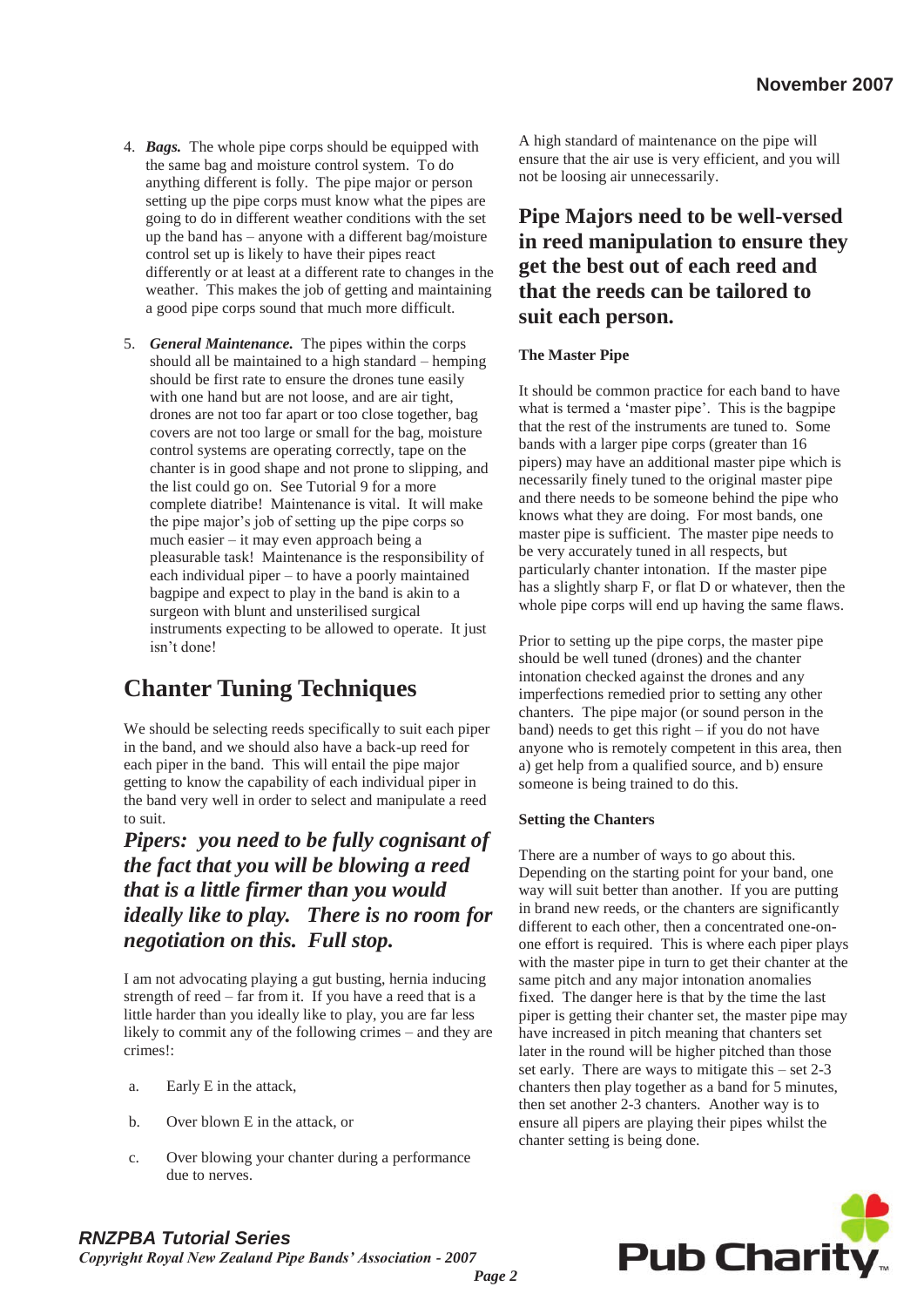At the same time as the chanters are being set, someone should also be tuning the drones to the master pipe. This can either be done by ear or with the aid of an electronic drone tuner. When the band comes together to play, the drones will not be a bulls roar away from each other and this will make the drone tuners job a lot easier and faster.

#### **Fine Tuning**

We are not there yet, at any grade level! Once the chanters are set at the right pitch and drones have been set to the master pipe, it is time to rectify any minor anomalies with the chanters. Many bands will be fortunate to start at this point straight from when the pipes are taken out of the box; indeed this should be the case with all bands, particularly at this stage of the competing season.

Once all pipers have arrived for the band practice, they should all be sent away to warm their pipe up for 5 minutes and to tune their drones. An alternative to this is to play as a pipe corps right from the start. Once this warm-up period is complete, the pipe corps should come together and play. Any major chanter deficiencies should be rectified straight away. The tunes should be simple tuning-up tunes which may be the street march tunes or any other brackets that the pipers all know and play well. The pipe major (if playing) can get a pretty good idea of where all the chanters are set by moving around the inside of the circle in front of each player listening to each piper's chanter in relation to his/her own. A different method could be the pipe major/sound person moving around the inside of the circle not playing and listening for any chanter deficiencies.

Once the round is complete and the pipe major/sound person has a good idea of where any deficiencies are, the pipe corps will stop playing and 2-3 pipers will have their chanters rectified before the pipe corps commences playing again (to keep all the pipes warmed up to the same level). Once the next bracket or excerpt of medley is completed, another 2-3 pipers have their chanter deficiencies remedied….and so on until all pipers have been checked individually.

Another method is for each pipe to be set to the master pipe(s) during the individual warm up period. This provides a good initial check on where the chanters are sitting and any glaring problems can be fixed early.

**It is important that each piper is blowing well at all times so that the chanters can be accurately set. Too often, chanters are blown differently one-on-one with the master pipe than in the full band scenario.**

Whatever method or combination of methods are used, we should now be at a point where the band has the chanters (and drones – more on these in a while) finely set. The band practice/rehearsal can now get seriously underway. Tuning and re-tuning will more than likely go on throughout the rehearsal as pipes warm or the evening gets cooler if you are playing outside. The pipe major will be getting a pretty good idea about how stable the sound is and how much retuning is required and where the problematic pipes (and pipers!) are. I always found it pretty useful to move around the circle, putting myself between every other piper in the band in turn to see exactly how their chanters were blending with my own. Essentially, this is another check on the chanter setting work that has already been done. Regardless of the level of band you are in, you the pipe major, and you the piper, should be continually listening to the sound and alerting the pipe major to any problems that arise in your section of the pipe corps.

## **Drone Reed Selection**

We have covered the essentials of steadiness, reliability, quality of sound and volume. The first two elements are relatively easy to achieve – some simple trial and error is all that is required. The remaining factors of sound quality and volume require a little more thought.

*Volume.* Volume of the drone sound is an important part of the overall pipe corps sound. If the chanters are quiet relative to the drones, then the chanter sound will not penetrate and the pipe corps will sound drone heavy. If the drone sound is quiet relative to the chanter sound, then we have too much penetration of the chanter sound and the overall impact of the pipe corps will tend to be shrill. We also have the issue of bass drone volume and tenor drone volume to consider.

a. *Bass Drone.* Most will agree that we need to achieve a fairly robust bass drone volume to balance the predominantly 'tenor' sound of the chanter and tenor drones. We should look for a make of bass drone reed that will give us this robust sound and that will suit the majority of makes of bagpipe we have in the band. Make sure that the bass is easy to tune to the tenors and stays locked in there – we may find a bass drone reed with a good sound but it is not easily tuneable or varies too much with unsteady blowing. Also, make sure that the bass drone reed is efficient in that it is not taking too much air.

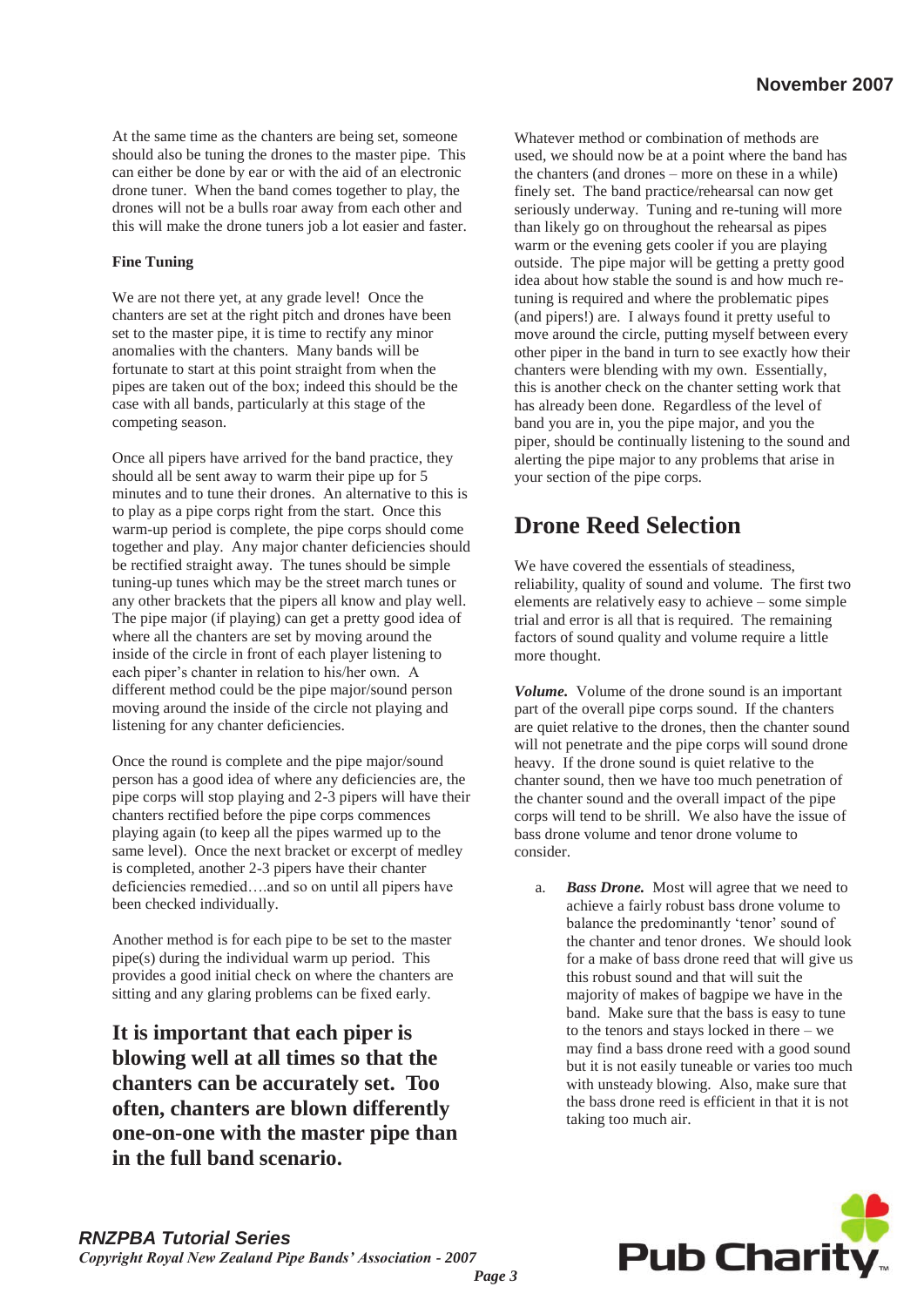b. *Tenor Drone.* Many bands opt for their pipers to play only one tenor drone in order to cut down on the tenor drone volume and/or to make the pipes easier to blow for the pipers. Many synthetic tenor drone reeds are relatively quiet. To achieve a good tenor drone sound and volume, it may be necessary for the majority of your pipers to have both tenor drones operating. If you have selected a make of reed that has a relatively robust/louder volume, then you may be better off have most pipers with only one tenor drone operating.

The Pipe Major needs to stand outside the band and have a critical listen to the bass vs tenor drone volume, and the overall drone volume vs the chanter volume. Only then will he or she get an accurate reading on the overall sound balance the pipe corps is producing.

*Sound Quality.* The main issue with cane drone reeds is steadiness. The quality of sound they produce is universally accepted as being superior to that of synthetic drone reeds. However, remember, if we have not achieved a steady sound, then it does not matter how high quality that sound is if it is not in tune! All synthetic drone reed makers are trying to get as close to a cane drone reed sound as possible. Some achieve this more that others!

One of the main differences with cane vs synthetic drone reeds is that cane drone reeds produce more harmonics, and feel/sound more 'alive' than synthetic drone reeds. If your band can get cane drone reeds steady, and reliable, you will more than likely be producing a superior drone sound to any band playing synthetic reeds. Yes, a more challenging road to go down, but the rewards may just be worth it!

A good Plan B is always required, and if we are not comfortable with taking the cane drone reed route, we need to select a make of synthetic drone reeds that will give us as close to the sound we are looking for as possible. A key deficiency in many pipers armouries, is that they are blissfully unaware of what a good cane drone reed sound is, and may have never used (or seen!) a cane drone reed. This makes the task of choosing a suitable synthetic substitute more of a lottery.

A normal problem with cane bass drone reeds is their propensity to double tone/roar when striking the pipe in for the attack. What about selecting a suitable synthetic substitute that will give the required volume, steadiness and reliability, whilst compromising only on sound quality? The rich harmonics from the cane drone reeds coupled with the robust (but not overpowering) synthetic bass drone sound may be a very good compromise and one that is relatively easily managed. It will produce a

'warmer' drone sound that will harmonically interact more with the chanter sound and will, if properly tuned, produce a superior overall pipe corps sound. Worth a try?? At least one Grade 1 World Pipe Band Championship winning band is doing just this.

## **Drone Tuning Techniques**

With the advent of relatively cheap bagpipe drone tuners, many if not all bands will make some use of this technology. This is fine. But (there always seems to be a 'but'!), the best drone tuner you have is a keen pair of ears! Electronic drone tuners are not always as accurate as we would like them to be, and our pipers are not always blowing as steadily/evenly as we would like them to, making the drone tuners job a difficult one. Drone tuners (the ones with batteries in them!) are notoriously poor at reading the bass drone level. Bass drones are far better to be set individually.

#### **Methodology**

It is important to have a plan for tuning the drones and to have a very good idea of how long it will take. This will take a lot of the guess work out of timing your run up to Point A at a band contest. Each band will have a slightly – maybe even a significantly – different approach to drone tuning. It does not matter – as long as the end result is a consistently well tuned pipe corps. I have outlined one methodology below:

- 1) Drones tuned to the master pipe during the initial one-on-one warm up phase using either the ear and/ or a drone tuner.
- 2) Master pipes drones checked before initial pipe corps tune together.
- 3) During the tune-up tunes/phase of the practice, the drone tuner moves around the pipe corps setting/resetting/checking the drones. This should occur regularly through out the rehearsal and continuously during the warm-up for a contest. There will also be a requirement for the master pipe to be re-tuned and a new reading taken before going around the rest of the drones again.
- 4) Following the warm-up and before the rehearsal proper gets underway, each piper in turn should blow up individually to ensure their drones have been correctly set, particularly the bass drone. This action should also be factored in immediately prior to moving to Point A at a contest.

Tuning drones is not a rocket science, but it does need a competent person to do the job as it does take some skill.



#### *RNZPBA Tutorial Series Copyright Royal New Zealand Pipe Bands' Association - 2007*